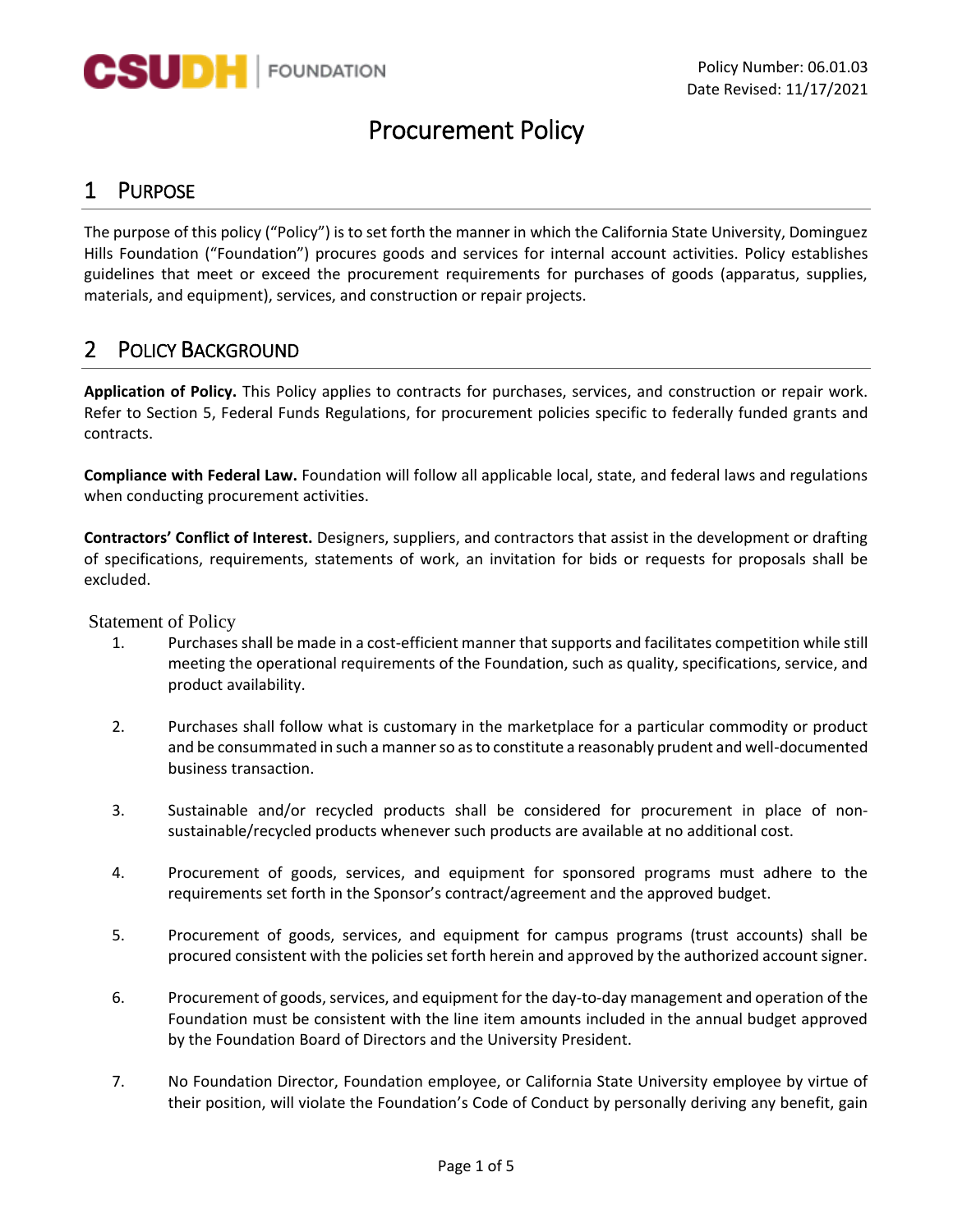

or preferential treatment for the purchase of equipment, supplies or services. Sales to Directors, employees, or California State University employees shall be at no less than retail value and shall not violate the Foundation's Code of Conduct. Violation of this Policy or the Foundation's Code of Conduct could cause an employee to be subject to disciplinary action, up to and including termination.

8. Only the Executive Director or their designee are authorized signatories for written agreements on behalf of the Foundation.

### 3 APPROVAL REQUIREMENTS

Foundation Procurement, Post Award, and Accounts Payable personnel must ensure that every purchase order or other contract, follows the following regulations and thresholds:

- 1. Purchases \$ at 10,000 and below do not require a quote and may be approved by the appropriate project manager, administrator, or designee. Such purchases shall be accomplished in a manner customary to the marketplace using sound business practices.
- 2. Purchases greater than \$10,000.00 require a purchase order and must be approved by the appropriate project manager, administrator, or designee, in addition to the Foundation Controller or their designee prior to purchase. Such purchases shall be accomplished in a manner customary to the marketplace using sound business practices. . Account holders should obtain a minimum of three (3) written, competitive bids based upon price, quality, performance and/or technical specifications, and vendor responsiveness. A Purchase Justification form must be filled out and submitted with the P.O. Such procedures are not applicable to merchandise purchased for resale. Expired quotes or bids are not valid. If a vendor is providing pricing/quotes in accordance with a current state contract, no additional quotes will be required.
- 3. Some service purchases and expense purchases may require a formal written agreement to be executed prior to engagement or purchase such purchases and engagement are subject to the approval of the appropriate project manager, administrator, or designee, in addition to the Foundation Procurement and the Executive Director their designee. For a guide to when an agreement is required please [click here,](https://csudhfoundation.com/wp-content/uploads/2021/09/Service-and-Contract-Agreement-Guide-1.pdf)  [Service Agreement Guide.](https://csudhfoundation.com/wp-content/uploads/2021/09/Service-and-Contract-Agreement-Guide-1.pdf)
- 4. Sole source purchases are subject to additional requirements as outlined in Section 6. In addition, written justification must include the following:

When required, written justification must include:

- Description of the unique performance factors of the products specified.
- Rationale for why these factors are required.
- Explanation of other products that have been evaluated and rejected and the rationale for their rejection.
- Documentation as to why bids/proposals were not available from comparable vendor(s).

A table of purchase amounts is listed below for reference: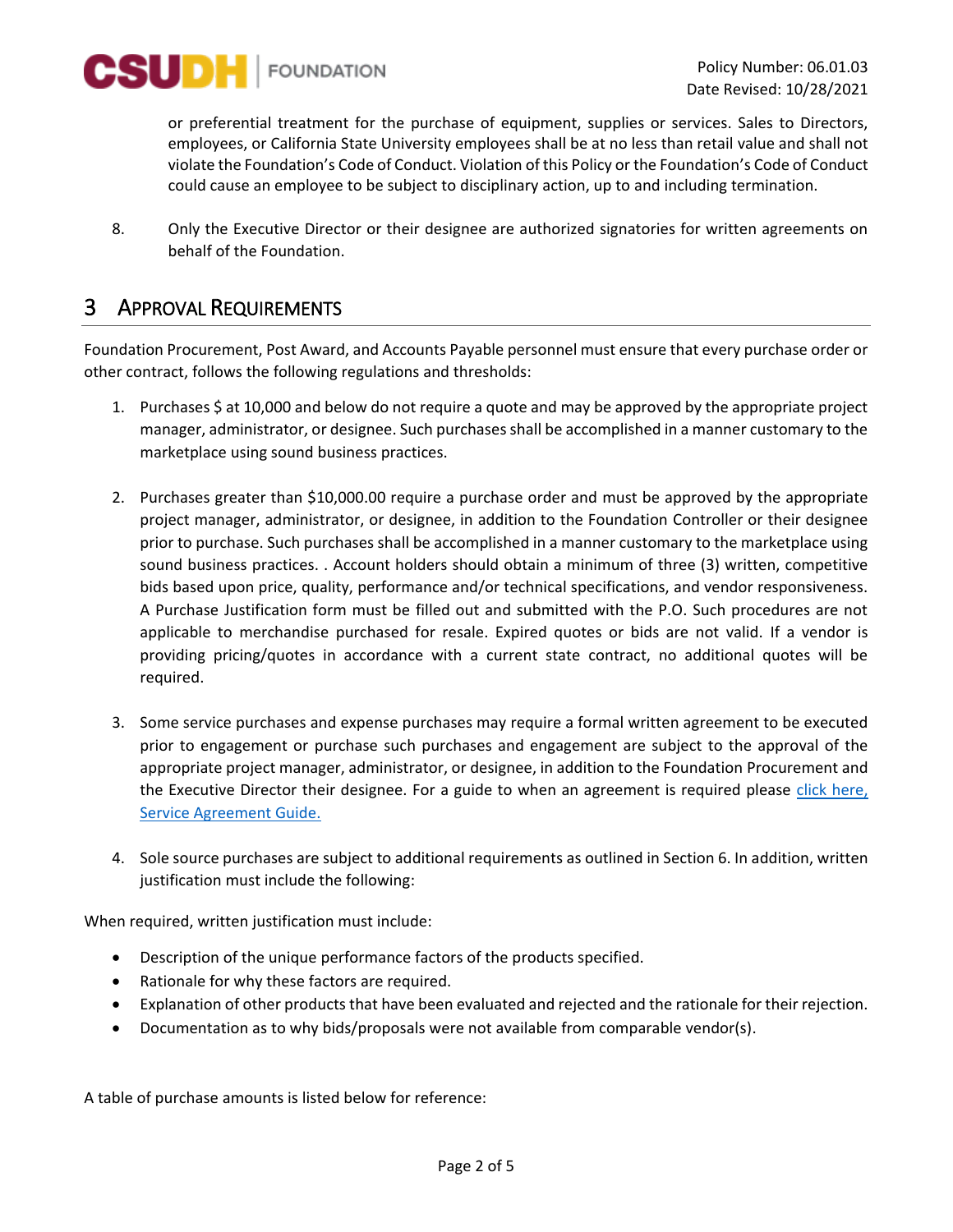

#### **Purchase Amounts**

| <b>Type</b>     | Amount                      | <b>Formal Bid</b> | <b>Additional Requirement</b>                        |
|-----------------|-----------------------------|-------------------|------------------------------------------------------|
| Micro           | \$10,000 and<br>lbelow      | N/A               | N/A                                                  |
| Sole Source     | Greater than<br>\$10,000.00 | N/A               | Requires Sole Source Justification                   |
| Small           | \$10,000.00 -<br>\$250,000  | N/A               | Obtain written quotes from at least three<br>vendors |
| Sealed/         | Over                        | Required          | Publicly solicited, awarded to                       |
| Competitive Bid | \$250,000                   |                   |                                                      |

### 4 FEDERAL FUNDS REGULATIONS

All federally funded projects are subject to the Uniform Administrative Requirements, Cost Principles, and Audit Requirements for Federal Awards (Uniform Guidance) codified at 2 C.F.R. § 200 unless otherwise directed in writing by the federal agency or state pass-through agency that awarded the funds.

All procurement activities involving the expenditure of federal funds must be conducted in compliance with the Procurement Standards codified in 2 C.F.R. § 200.318 through § 200.326 unless otherwise directed in writing by the federal agency or state pass-through agency that awarded the funds. Should the Foundation have more stringent requirements, the most restrictive requirement shall apply so long as it is consistent with state and federal law.

Purchases from federally sponsored programs, grant or contract funds shall be executed and approved in accordance with Uniform Guidance, the sponsoring agency's procurement policies, and in accordance with this policy. The Foundation must:

- 1. Meet the general procurement standards in 2 CFR § 200.318, which include oversight of contractors' performance, maintaining written standards of conduct for employees involved in contracting, awarding contracts only to responsible contractors, and maintaining records to document history of procurements.
- 2. Conduct all procurement transactions in a manner providing full and open competition, in accordance with 2 CFR § 200.319.
- 3. Use the micro-purchase and small purchase methods only for procurements that meet the applicable criteria under 2 CFR § 200.320(a) and (b). Under the micro-purchase method, the aggregate dollar amount does not exceed \$10,000. Small purchase procedures are used for purchases that exceed the micro-purchase amount but do not exceed the simplified acquisition threshold of \$250,000. Micropurchases may be awarded without soliciting competitive quotations if the non-Federal entity considers the price to be reasonable (2 CFR § 200.320(a)). If small purchase procedures are used, price or rate quotations must be obtained from an adequate number of qualified sources (2 CFR §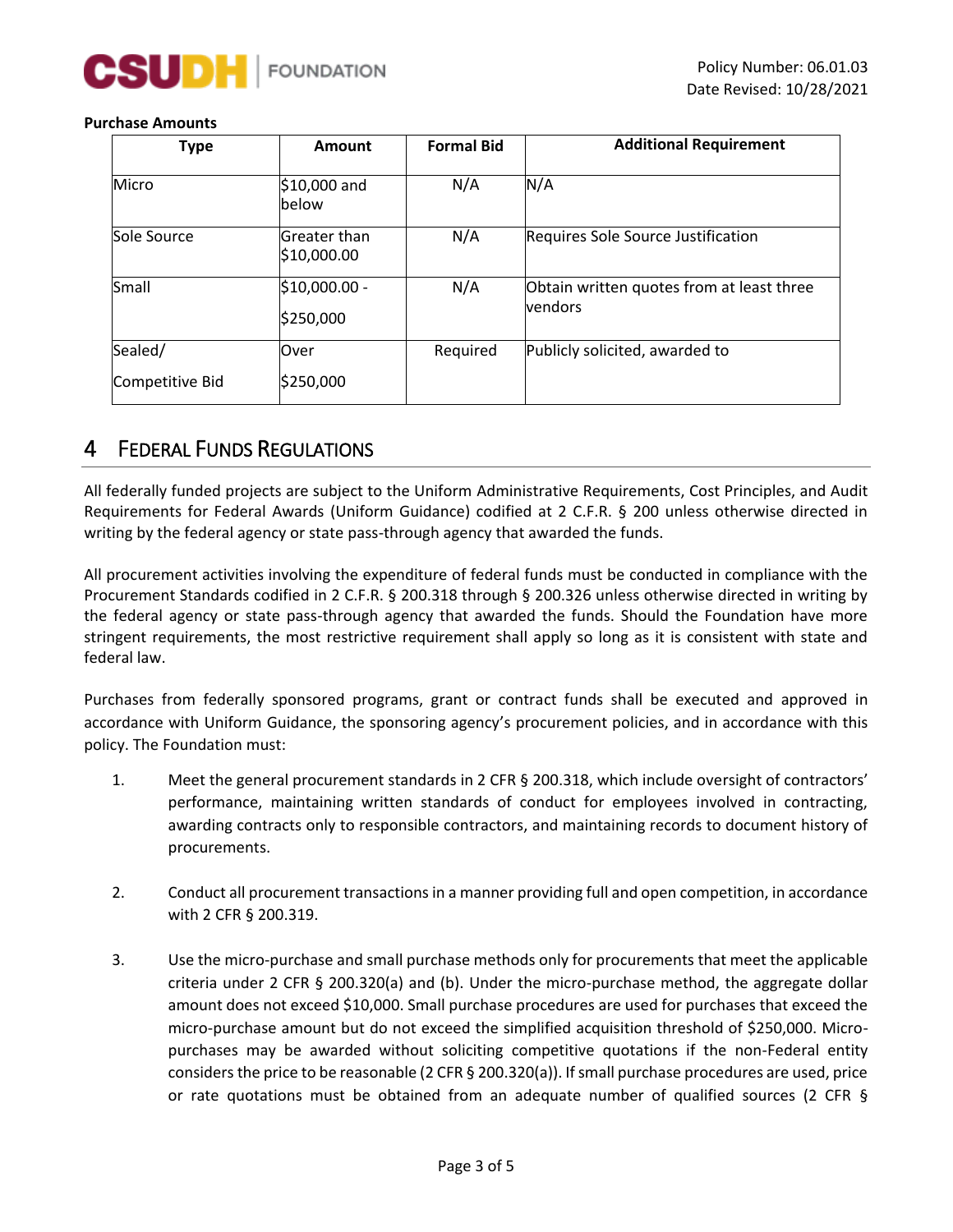

200.320(b)), typically three vendors. Positive efforts shall be made to utilize small businesses and minority, women or disabled-owned businesses.

- 4. For acquisitions exceeding the simplified acquisition threshold, the non-Federal entity must use one of the following procurement methods: the sealed bid method if the acquisition meets the criteria in 2 CFR § 200.320(c); the competitive proposals method under the conditions specified in 2 CFR § 200.320(d); or the noncompetitive proposals method (i.e., solicit a proposal from only one source) but only when one or more of four circumstances are met, in accordance with 2 CFR § 200.320(f).
- 5. Perform a cost or price analysis in connection with every procurement action in excess of the simplified acquisition threshold, including contract modifications (2 CFR § 200.323(a)). The cost plus a percentage of cost and percentage of construction cost methods of contracting must not be used (2 CFR § 200.323(d)).
- 6. Abstain from contracting with parties or their principals that are suspended or debarred by any Federal department or agency.

### 5 SOLE SOURCE PROCUREMENT

There may be times when competitive bids are not necessary, and the requirement for obtaining them is waived. For an exception to be valid, a clear justification for waiving the competitive bidding process must be submitted using the **Purchase Justification Form**, or in writing, for approval.

Exceptions to the competitive bidding process are:

- The supplier is the sole source for that item. Examples:
	- o Artwork
	- o Unusual and not generally available used equipment
	- o A specialized piece of scientific equipment
	- $\circ$  A specialized service (lobbyist, consultant) when the supplier has a one-of-a-kind ability to provide the required service due to demonstrably unique circumstances (knowledge, contacts, experience)
- In the case of an unforeseen emergency, where bidding would create a detrimental delay. Examples:
	- o Human life, health, or University property are in immediate jeopardy
	- $\circ$  Equipment repairs are urgently needed, and a delay would lead to increased expenses.
- Subcontracts or consultants where the individual or institution is specifically named in the proposal or award.
- For Non-Federal Funds Only: There are documented compatibility requirements. The item will integrate with or upgrade existing equipment/software.

Situations that would **not** justify an exception to the competitive bidding process are:

- A supplier is offering a discount. Federal guidelines require a competitive bidding process that demonstrates that due diligence was used in spending taxpayer dollars.
- The Project Manager did not allow sufficient time to collect bids.